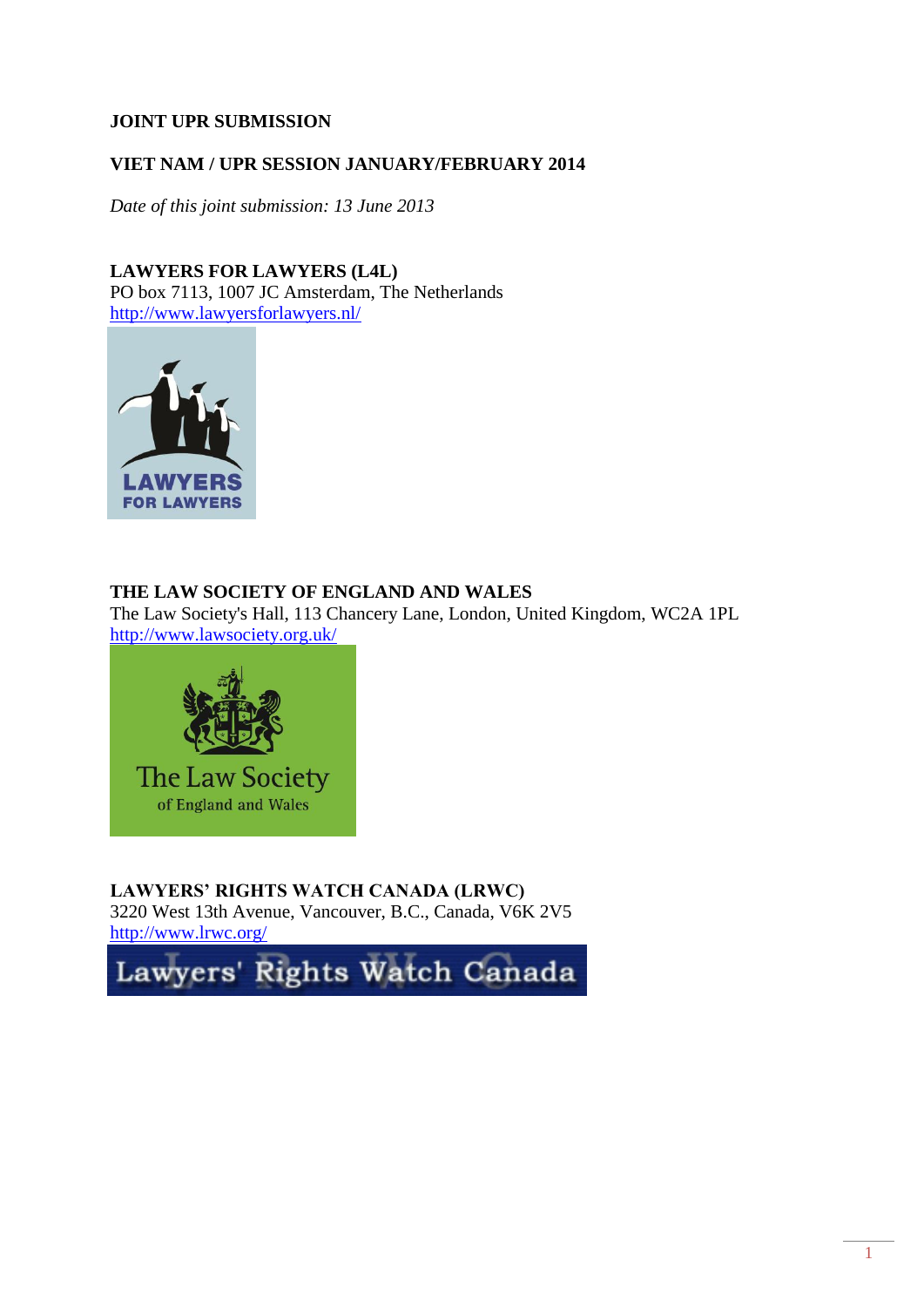# **LAWYERS FOR LAWYERS, THE LAW SOCIETY OF ENGLAND AND WALES AND LAWYERS' RIGHTS WATCH CANADA**

# **JOINT UPR SUBMISSION – VIET NAM, 13 JUNE 2013**

- 1. Lawyers for Lawyers ('L4L'), Lawyers' Rights Watch Canada ('LRWC') and the Law Society of England and Wales jointly submit this report on the state of human rights in Viet Nam, especially those regarding the legal profession, with recommendations to the OHCHR for the 18<sup>th</sup> session of the Universal Periodic Review (UPR) Working Group in the United Nations Human Rights Council in January/February 2014.
- 2. L4L is an independent and non-political Dutch foundation established in 1986 and funded by lawyers' donations. L4L promotes the proper functioning of the rule of law through a free and independent legal profession.
- 3. LRWC is a committee of Canadian lawyers who promote human rights and the rule of law by promoting and protecting lawyers' right to engage in independent advocacy.
- 4. The Law Society of England and Wales is the professional body representing more than 166,000 solicitors in England and Wales. Its concerns include the independence of the legal profession, the rule of law and human rights throughout the world.

## **Introduction**

1

- 5. The adequate protection of human rights and fundamental freedoms requires that all persons have effective access to justice and legal assistance. Legal assistance can only be provided effectively by an independent legal profession. This follows *inter alia* from the Charter of the United Nations (ratified by Viet Nam on 20 September 1977) and the Universal Declaration of Human Rights. Furthermore, the United Nations Declaration on the Right and Responsibility of Individuals, Groups and Organs Of Society to Promote and Protect Universally Recognized Human Rights and Fundamental Freedoms (Declaration on Human Rights Defenders), adopted by United Nations General Assembly, 9 December 1998 by consensus, affirms the primary responsibility of states to ensure protection of human rights defenders against unlawful interferences.
- 6. To exercise the State responsibility to promote and ensure the proper role of lawyers, the Viet Nam government should respect the United Nations Basic Principles on the Role of Lawyers ('Basic Principles')<sup>1</sup>, which describe international standards regarding the right to independent counsel. Adherence to the Basic Principles is a fundamental pre-condition to fulfilling the requirement that all persons have effective access to legal assistance.
- 7. Reports gathered by the signatory organisations and information received from lawyers in Viet Nam, demonstrate that the Viet Nam government does not always uphold the necessary guarantees for the proper functioning of the legal profession as set out in the Basic Principles. As a consequence, lawyers encounter difficulties in carrying out their professional responsibilities and experience onerous impacts on their personal lives. Viet Nam is violating the fundamental freedoms of lawyers and interfering with and failing to ensure the right of lawyers to carry out their professional duties independently and free

<sup>&</sup>lt;sup>1</sup> Basic Principles on the Role of Lawyers, adopted by the Eighth United Nations Congress on the Prevention of Crime and the Treatment of Offenders, Havana, Cuba, 27 August to 7 September 1990.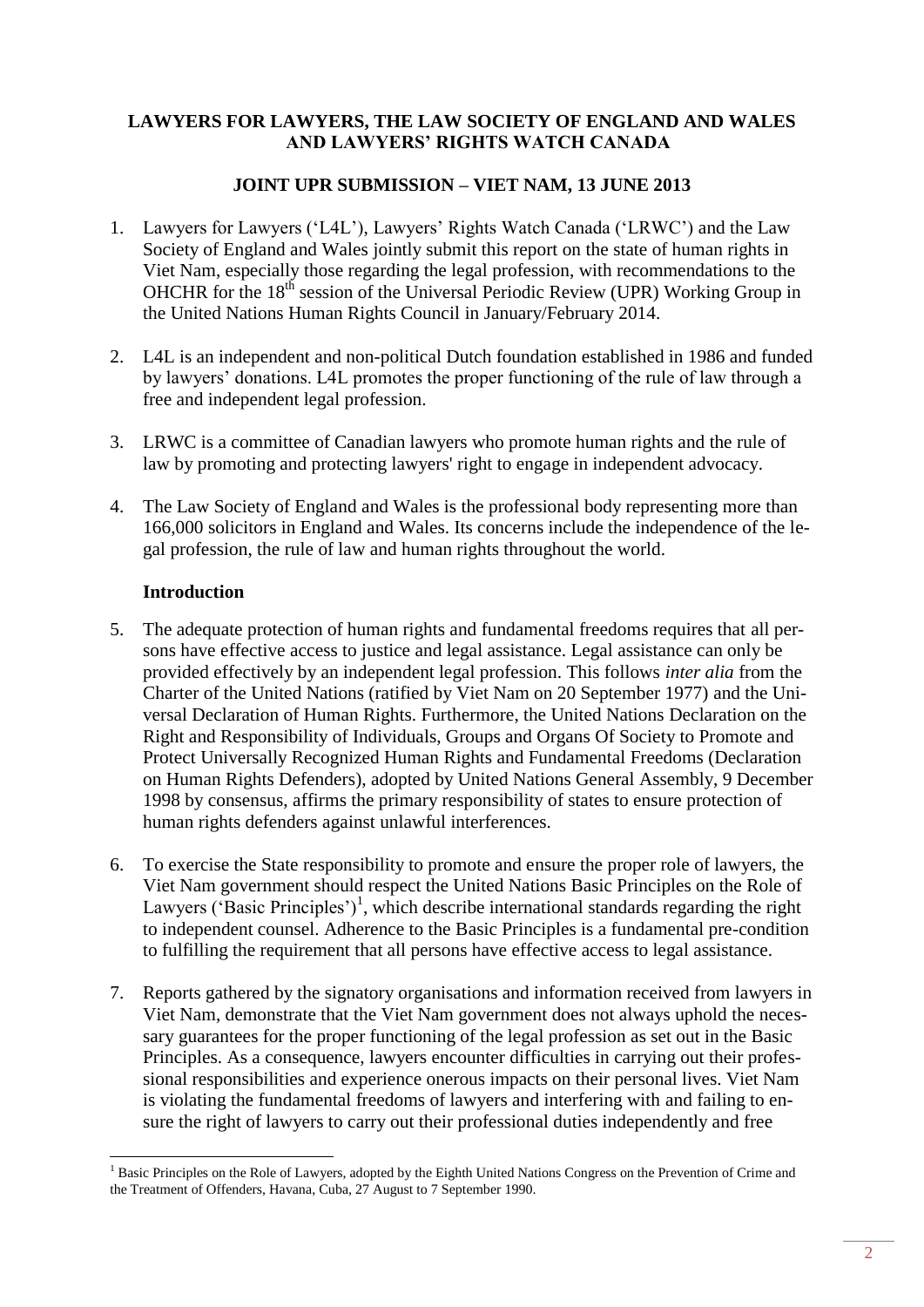from state interference. This report identifies three main consequences of this failure and makes remedial recommendations.

- I No effective access to legal assistance;
- II No independent lawyers' professional organisation; and
- III Arbitrary detention of individual lawyers.

#### **I. No effective access to legal assistance**

- 8. Article 7 of the Basic Principles requires states to ensure that all persons arrested or detained, with or without criminal charge, shall have prompt access to a lawyer, and in any case not later than forty-eight hours from the time of arrest or detention.
- 9. While in theory defendants are permitted access to lawyers, in practice the Viet Nam government insists on approving the selection of the lawyer and deciding when the lawyer and client may meet. Thus, people detained are routinely denied legal representation or are denied timely and reliable access to their lawyers. It is common for a defence lawyer to meet with his/her client for the first time only a few days before the trial, many months after the arrest. For national security cases (*f.i.* pursuant to article 88 of the Penal Code, see Annex I), according to Vietnamese law there is no right to legal access until after the investigation period, which can be up to 16 months.
- 10. This is in stark contrast with Viet Nam's commitment made in the course of the Universal Periodic Review (UPR) of 2009 to implement measures to 'provide people detained under security or propaganda laws with fundamental legal safeguards, including representation by legal counsel of their choice throughout the proceedings and a public trial'.<sup>2</sup>
- 11. Trials of government critics or their legal counsel often take place in less than one day, usually in just two or three hours. The trial is effectively a forum for Viet Nam authorities to announce the predetermined sentence. Before the proceedings, the security police (*Cong An*), the prosecution agency (*Vien Kiem Sat*) and the judges often convene to come to agreement on the outcome of the trial. As a result, no political dissident has ever been acquitted in a Viet Nam court.
- 12. Foreign observers are rarely allowed to be present in the courtroom. In some high profile cases, diplomats and journalists have been permitted to watch a television monitor from a separate room. In other political trials diplomats have been denied access to the court even by closed-circuit television despite official requests. Local persons who try to attend trials in support of the defendants are turned away and sometimes detained themselves.
- 13. Every judge must be a member of the Communist Party (the only political party that is allowed in Viet Nam). Thus, judges are not independent from the government.

## **II. No independent lawyers' professional organisation**

14. A self-regulated and independent bar association with mandatory membership is regarded as essential to ensuring the independence of lawyers, protection from state interference and the quality of legal services.

<sup>1</sup> <sup>2</sup> Report of the Working Group on the Universal Periodic Review, 5 October 2009, Human Rights Council,  $12<sup>th</sup>$  session, paragraph 101.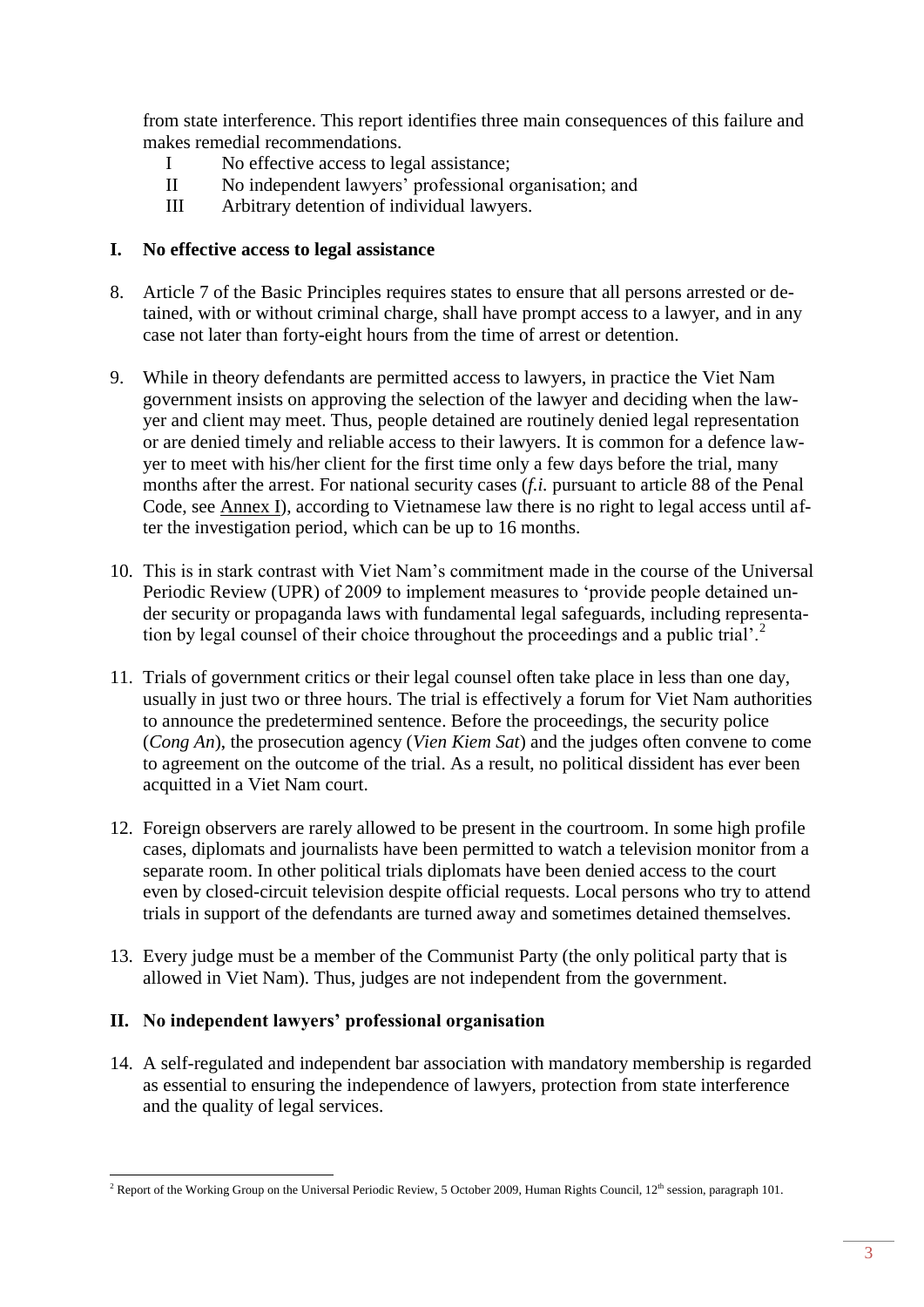- 15. According to Article 24 of the Basic Principles, lawyers shall be entitled to form and join self-governing professional associations to represent their interests. The executive body of the professional associations shall be elected by its members and shall exercise its functions without external interference.
- 16. The legal profession in Viet Nam is regulated by the Ministry of Justice and the local Bar Association in each province. To practise law, a certificate issued by the Ministry of Justice is required and the lawyer must be admitted to the local Bar in the place he/she practises. The local Bar Association then issues a licence. The Viet Nam Bar Association is the national bar association to which the local Bars are affiliated. The Presidents of the local Bar Associations and the Viet Nam Bar Association must be a member of the Communist Party. The charter of the Viet Nam Bar Association must be approved by the Ministry of Justice, and charters of the local Bar Associations have to be approved by the local People's Council.
- 17. The Viet Nam Bar Federation and the local Bar Associations are not independent. They are controlled by the Viet Nam Communist Party. If a lawyer criticizes the Communist Party or the Viet Nam Government, the local Bar Association can expel the member on that basis. A lawyer's law practice certificate is automatically withdrawn when a lawyer's name is deleted from the list of lawyers of the local Bar Association (Lawyers Law, article 18 sub 1 sub d, see Annex I). By way of example, **Mr. Huynh Van Dong** is a human rights lawyer known for insisting that the authorities adhere to the Viet Nam criminal procedure code. In August 2011, following a complaint of the Court of Ben Tre Province for allegedly disrespecting Viet Nam laws, the Dak Lak Bar Association ordered the disbarment of Mr. Huynh Van Dong. As a result Mr. Huynh Van Dong is currently prevented from practising his profession as a lawyer and human rights defender.
- 18. Article 18 of the Lawyers Law creates several conditions that trigger automatic withdrawal of a lawyer's law practice certificate. If a lawyer is sentenced and the sentence has taken effect, his/her law practice certificate will be withdrawn automatically (article 18 sub 1 sub f of the Lawyers Law, see Annex I). In addition, the Minister of Justice is empowered to both withdraw law practice certificates and to determine the withdrawal procedures (article 18 sub 2 of the Lawyers Law, see Annex I).

## **III. Arbitrary detention of individual lawyers**

- 19. According to Principle 16 of the Basic Principles, governments shall ensure that lawyers are able to perform their professional functions without intimidation, hindrance, harassment or improper interference.
- 20. However, in practice there are numerous lawyers engaged in defending or promoting human rights who have been intimidated, hindered and harassed by the Viet Nam government. A number of high profile human rights lawyers have been subjected to malicious prosecutions and arbitrary detention. It is common for such prosecutions to result in sentences of many years imprisonment, up to twelve years.
- 21. Five examples of well-known Viet Nam lawyers who have been arbitrarily detained are set out as follows:
	- **Mr. Le Quoc Quan** has been harassed constantly since 2007 by Viet Nam authorities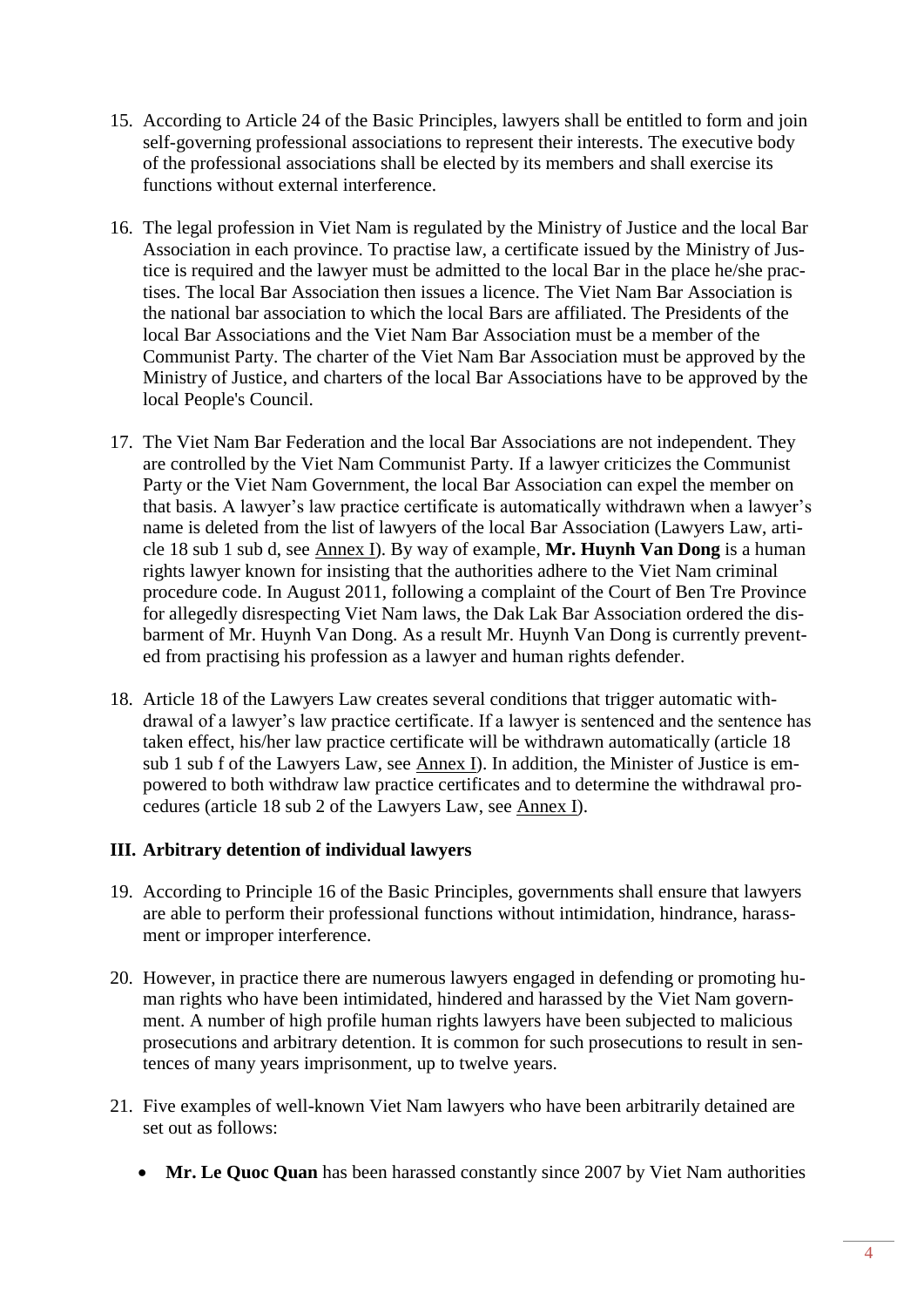because of his human rights activities. He was arrested in 2007, detained for 100 days and subsequently his law practice certificate was revoked. In April 2011, he was arrested again and released without charges. In August 2012, Mr. Le Quoc Quan was severely injured during a violent attack he believes was conducted by authorities. He was then arbitrarily detained on 27 December 2012. L4L and LRWC and a coalition of 10 other international NGOs raised his situation with the Special Rapporteurs of the United Nations and also with the United Nations Working Group on Arbitrary Detention.<sup>3</sup> At the date of this submission, Mr. Le Quoc Quan is still imprisoned, and his trial date is set at 9 July 2013. The European Union has listed Mr. Le Quoc Quan as a prisoner of concern.

- **Mr. Le Cong Dinh** represented journalists, human rights activists, writers, bloggers and lawyers, including the lawyers **Nguyen Van Dai** and **Le Thi Cong Nhan**. He was arrested on 13 June 2009, and on 1 July 2009 the Ho Chi Minh Bar Association announced that Le Cong Dinh had been struck from the register and that the Ministry of Justice had revoked his law practice certificate. The disciplinary procedures were based on the allegations that in November 2007, during the trial of his clients Nguyen Van Dai and Le Thi Cong Nhan, Le Cong Ding called Article 88 of the Criminal Code (prohibiting the spreading of propaganda against the regime, see Annex I) 'contrary to international treaties and human rights'. As a result of his work advocating for human rights and democracy, he was charged with 'propaganda against the state' and convicted on 20 January 2010 of 'carrying out activities to overthrow the government'. He was sentenced to five year in prison and three years house arrest.<sup>4</sup> He was released on 6 February 2013 and is currently under house arrest. The signatory organisations raised his situation with the Vietnamese government and with the Special Rapporteur on the independence of judges and lawyers.
- **Mr. Nguyen Van Dai** (also known as blogger **Dieu Cay**) founded the Committee for Human Rights in Viet Nam in 2006. A qualified lawyer, he is a well-known dissident and blogger in Viet Nam and has acted as lawyer for protesters facing prosecution. He was arrested in March 2007 and sentenced to four years in prison and four years house arrest. His law practice certificate was withdrawn. Subsequently, as a result of his blog articles advocating freedom of expression, he was convicted of conducting 'anti-state propaganda,' and in September 2012 he was sentenced to twelve years imprisonment.<sup>5</sup> He is currently under house arrest. United States President Barack Obama, United States Secretary of State Hillary Clinton, and European Union High Representative Catherine Ashton have all raised concerns about his situation.
- **Mrs. Le Thi Cong Nhan** is a well-known dissident in Viet Nam who has acted as lawyer for protesters prosecuted by the government. In March 2007, she and her colleague Nguyen Van Dai were convicted on charges related to criticizing the government and promoting democracy. She was sentenced to three year in prison and three years house arrest. Her law practice certificate was withdrawn. Since her release in March 2010, the police have arbitrarily arrested Le Thi Cong Nhan three times.<sup>6</sup>

<sup>1</sup> <sup>3</sup> [http://www.advocatenvooradvocaten.nl/7741/Viet Nam-complaint-filed-at-wgad-on-behalf-of-le-quoc-quan/](http://www.advocatenvooradvocaten.nl/7741/vietnam-complaint-filed-at-wgad-on-behalf-of-le-quoc-quan/) and http://www.lrwc.org/Viet [Nam-letter-to-the-un-special-rapporteurs-on-the-arbitrary-detention-of-le-quoc-quan-letter/](http://www.lrwc.org/vietnam-letter-to-the-un-special-rapporteurs-on-the-arbitrary-detention-of-le-quoc-quan-letter/)

<sup>4</sup> [http://international.lawsociety.org.uk/files/Letter%20Le%20Cong%20Dinh%20nov2012%20Gabriela%20Knaul.pdf,](http://international.lawsociety.org.uk/files/Letter%20Le%20Cong%20Dinh%20nov2012%20Gabriela%20Knaul.pdf) 

<http://www.advocatenvooradvocaten.nl/lawyers/le-cong-dinh/> an[d http://www.lrwc.org/ws/wp-content/uploads/2012/11/Letter-Le-Cong-](http://www.lrwc.org/ws/wp-content/uploads/2012/11/Letter-Le-Cong-Dinh-nov2012-Gabriela-Knaul-1.pdf)[Dinh-nov2012-Gabriela-Knaul-1.pdf](http://www.lrwc.org/ws/wp-content/uploads/2012/11/Letter-Le-Cong-Dinh-nov2012-Gabriela-Knaul-1.pdf)

<sup>5</sup> <http://www.advocatenvooradvocaten.nl/lawyers/nguyen-van-dai/> and [http://www.lrwc.org/re-mr-nguyen-van-hai-also-known-as-dieu-cay](http://www.lrwc.org/re-mr-nguyen-van-hai-also-known-as-dieu-cay-mr-phan-thanh-hai-and-ms-ta-phong-tan-2/)[mr-phan-thanh-hai-and-ms-ta-phong-tan-2/](http://www.lrwc.org/re-mr-nguyen-van-hai-also-known-as-dieu-cay-mr-phan-thanh-hai-and-ms-ta-phong-tan-2/)

<sup>6</sup> <http://www.advocatenvooradvocaten.nl/lawyers/le-thi-cong-nhan/>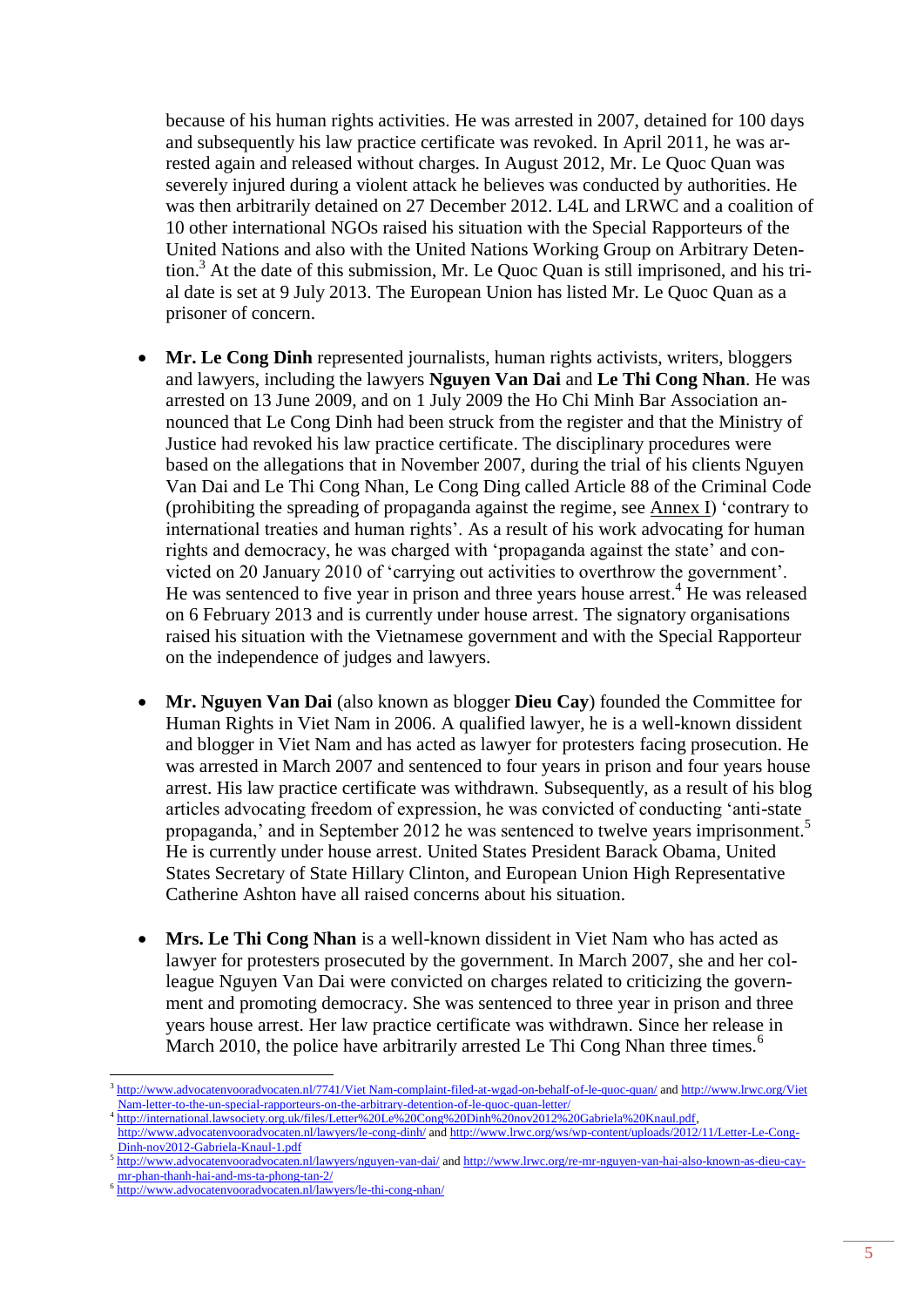**Mr. Cù Huy Hà Vũ** was arrested in November 2010 and charged with 'propaganda against the Socialist Republic of Viet Nam' under the Criminal Code, an offence he allegedly committed by giving interviews to foreign media. On 4 April 2011 he was convicted and sentenced to seven years in prison and an additional three years of house arrest<sup>7</sup>

#### **Recommendations**

- 22. L4L, The Law Society of England and Wales and LRWC recommend that Viet Nam reform laws, policy and practice in order to ensure:
	- a. Full compliancy with the United Nations Basic Principles on the Role of Lawyers;
	- b. That all detained persons have timely, reliable and confidential access to a lawyer of their choice to protect and establish their rights and to defend them in all stages of criminal proceedings and to ensure that lawyers are able to consult with their clients freely at all times;
	- c. Effective guarantees of freedom of expression, association and assembly and ensure that lawyers are not subjected to, or be threatened with, prosecution or sanctions for any action taken in accordance with recognized professional duties;
	- d. That national laws comply with Viet Nam's international law obligations under the Universal Declaration of Human Rights, the International Covenant on Civil and Political Rights, and with the standards set out on in the United Nations Basic Principles on the Role of Lawyers;
	- e. Independent, self-governing bar associations whose executive bodies are responsible to exercise its functions according to law without external interference;
	- e. That crimes, harassment and other human rights violations against human rights defenders and lawyers are effectively investigated and that suspected perpetrators identified by investigation are prosecuted and tried before independent and impartial tribunals;
	- f. The review and commutation of the sentences of Mr. Cù Huy Hà Vũ, Mr. Nguyen Van Dai, Mr. Le Cong Dinh and Mr. Le Quoc Quan and ensure their immediate release from prison and from house arrest, and re-instate their law practice certificates;
	- g. The re-instatement of Mr. Huynh Van Dong's and Mrs. Le Thi Cong Nhan's law practice certificate;
	- h. Prevention of further wrongful arrests and harassment of Mrs. Le Thi Cong Nhan; and
	- i. All other measures required are taken to bring law and practice into compliance with Viet Nam's international human rights obligations.

<sup>1</sup> <sup>7</sup> <http://www.advocatenvooradvocaten.nl/lawyers/cu-huy-ha-vu/> an[d http://www.lrwc.org/the-arrest-prosecution-conviction-and-sentencing](http://www.lrwc.org/the-arrest-prosecution-conviction-and-sentencing-of-lawyer-cu-huy-ha-vu/)[of-lawyer-cu-huy-ha-vu/](http://www.lrwc.org/the-arrest-prosecution-conviction-and-sentencing-of-lawyer-cu-huy-ha-vu/)